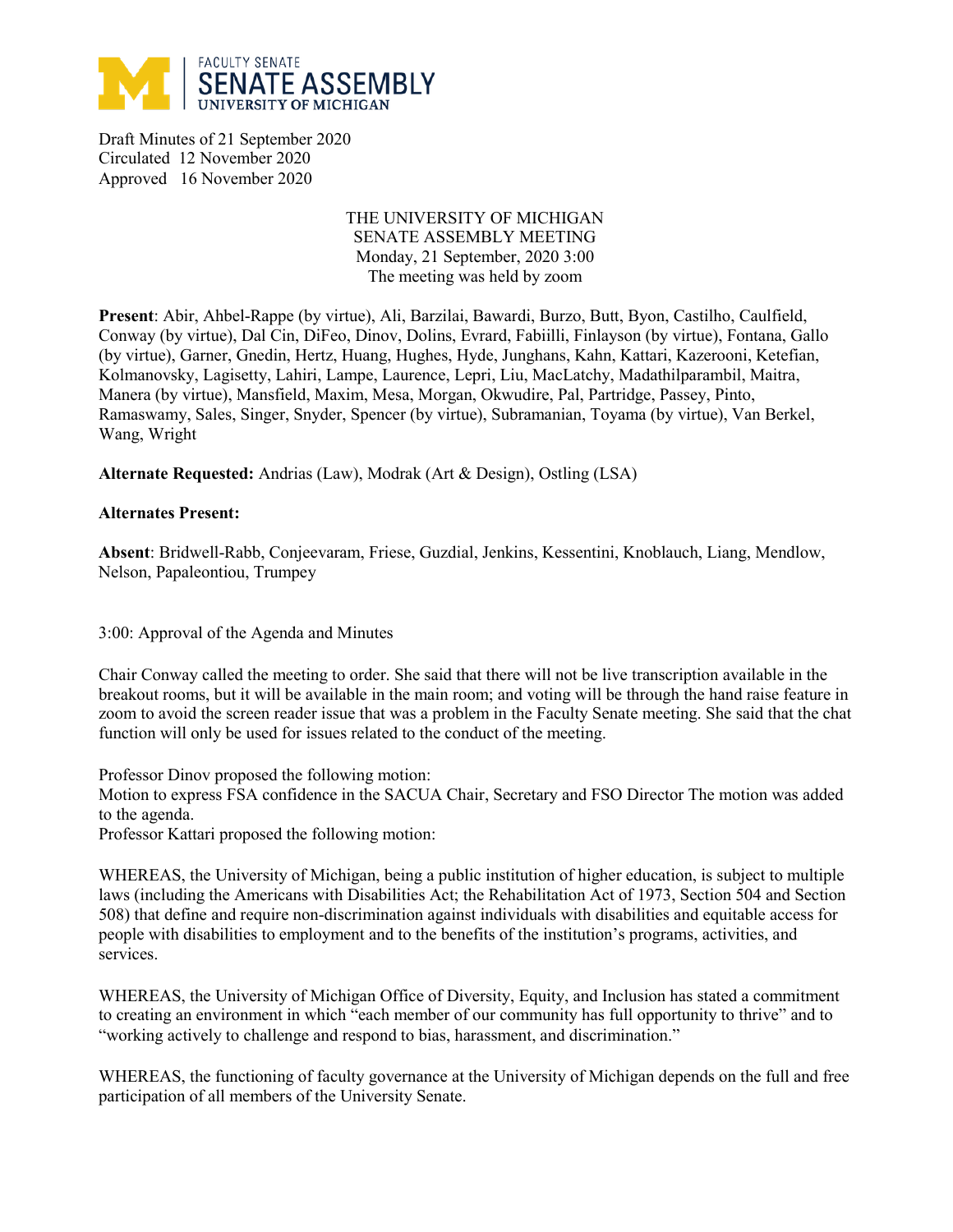

WHEREAS, SACUA and the Faculty Senate Office have previously failed to make participation accessible to all members.

BE IT RESOLVED that the Faculty Senate Office will make its modes of communication, meetings, and voting mechanisms as accessible as possible, and in alignment with the commitment to DEI and the law

- by relying on the expertise of accessibility professionals and individuals with disabilities at the University of Michigan;
- by ensuring that both senate assembly and faculty senate meetings are accessible for all participants;
- by providing all meeting materials given before, during and after the meeting, including but not

limited to motions, minutes, video, etc., in accessible formats;

• without requiring voting approval for procedural and technological changes made for the express

purpose of enabling equitable participation by all members, including individuals with disabilities;

with sufficient notice to all membership of any procedural or technological changes in order to

enable the broadest participation possible. The motion was added to the agenda.

Ann Zaniewski reporting for the *University Record* and Julia Forrest, reporting for the *Michigan Daily* introduced themselves to Senate Assembly, as did members of SACUA. Chair Conway said the goal of the meeting is to approve the Senate Assembly's committee charges.

3:33: Faculty breakout rooms for discussion of topics for future Senate Assembly meetings 3:43: Faculty Governance Presentation

Dr. Banasik reviewed the structure of Faculty Governance. The slides she presented can be accessed here: https://facultysenate.umich.edu/wp-content/uploads/2020/10/Faculty-Governance-Overview.pdf.

3:46: SACUA Chair report

Chair Conway thanked SACUA for its extra work over the summer. She said she met with the Academic Programs Group (APG), which consists of the Deans and the Provost, on September 16 to discuss the work of faculty governance, addressing the roles of Senate Assembly and the APG as centers for communication between the central administration and the University community. She asked deans of units, including the Ford School, the School of Public Health and the School of Kinesiology, that do not currently have their full complement of members in Senate Assembly to arrange to fill their empty seats.

Chair Conway said that the next event to be sponsored by the faculty senate will be a Regents Forum at 10:00 am on October 9, 2020.

3:49 Proposal for a Committee on Anti-Racism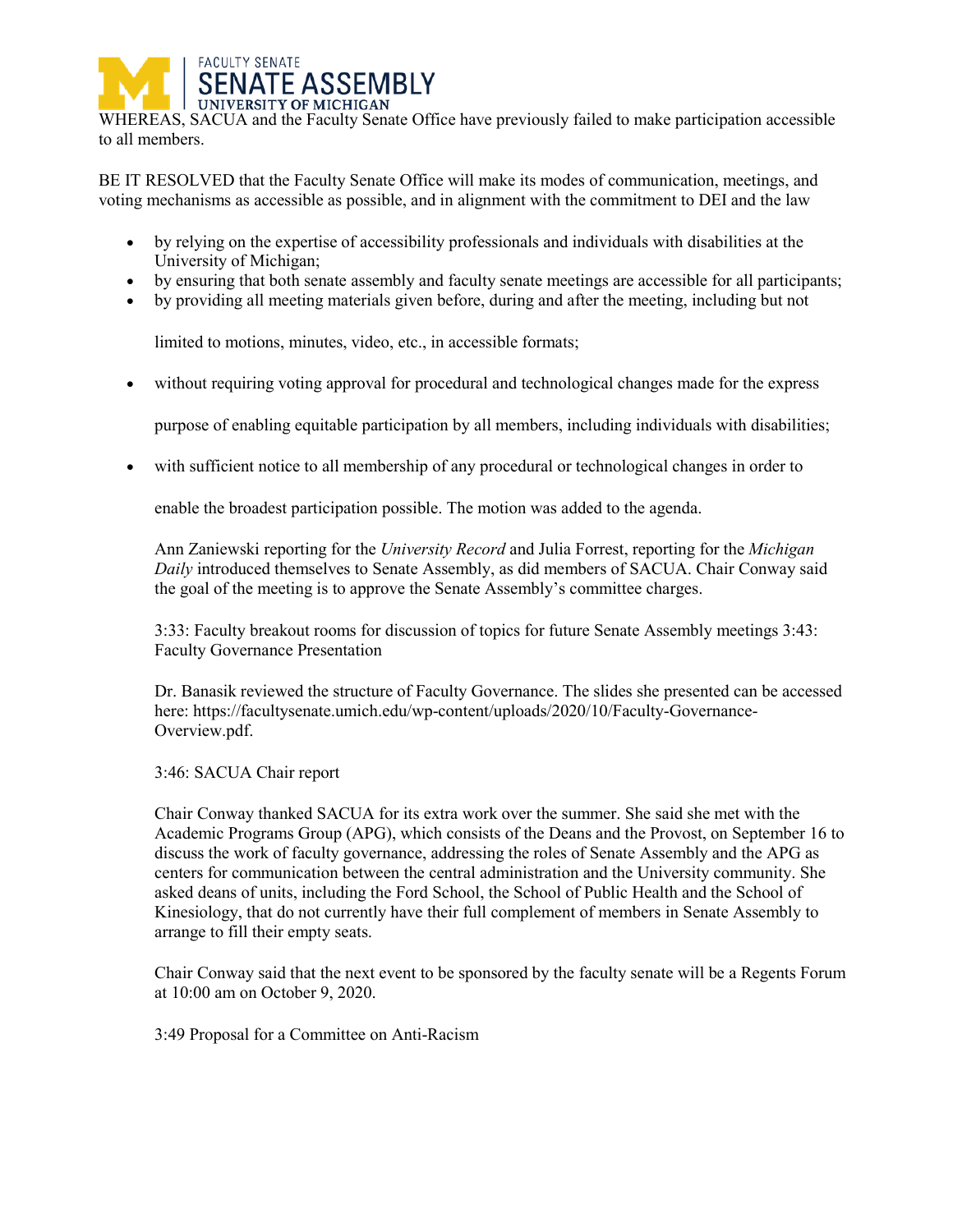

Librarian Spencer said that, in the course of the summer, SACUA had explored its committee structures to see if anti-racism was adequately covered. SACUA concluded that it was not, and therefore has unanimously proposed the creation of the Committee on Anti-Racism.

The proposed charge for the Committee on Anti-Racism is as follows:

To define racist and anti-racist behaviors and their subsequent manifestations; serve as a body to whom racist policies and practices can be reported; oversee the investigation and discipline of racist behaviors, incidents, research and publication on the part of faculty. Collect data on faculty reports of racism. Identify anti-racist best practices for faculty to respond to negative results from Prop -2 and free-speech. Maintain a curated list of resources on how to incorporate anti-racism into curricula. Establish a public facing presence on antiracism by at least keeping abreast of campus anti-racism events and publicizing them, if not attending them as well. Sponsor at least one public facing anti- racism event per year (workshop, art performance, talk or paper, panel discussion etc.).

Professor Ahbel-Rappe said there is substantial faculty support for the creation of the committee. Professor Mesa asked how the work of this committee would be connected with that of the Office of Diversity, Equity and Inclusion (DEI). Librarian Spencer said she saw many ways for the committee to operate, working with the DEI office and the Office for Institutional Equity (OIE), and that the committee, if it chose to do so, could serve as a reporting body to which people can bring complaints. Professor Bawardi expressed his support for the committee saying that there is need for all members of the University community to have their voices heard, that the University is "diversity starved," and that the issue of racism is not adequately addressed by binary black/white issues, drawing attention to issues faced by Arab Americans, including the "Neoorientalism," which appropriates the voice of Arab Americans. Professor Hyde expressed strong support for the idea of the committee, but expressed concern that the proposed charge for the does not address systemic racism.

The motion to establish the Committee on Anti-Racism was tabled until 4:15 so that Senate Assembly could hear from Vice President Harmon.

4:00: Martino Harmon, Vice President for Student Affairs

Vice President Harmon, a graduate of the University of Toledo, who grew up in Cleveland and Toledo, said he had a 26-year background in student affairs and student success programs at a variety of institutions. His immediate previous positions were at Iowa State University, where he was Associate Vice President for Student Affairs for seven years, and then Vice President for Student Affairs. In those positions, his focus was on health and wellness initiatives, DEI programs, and student assessment. His key priorities are delivering a safe semester for students and staff, learning more about the campus, and improving communications on campus. He is looking to support students in safety, health, well-being and harm reduction, delivering on essential services such as community development as well as educational programing on topics such as social justice. He wishes to link the work of Student Life to the University's core educational mission.

In the two and a half months since his arrival, Vice President Harmon said that he recognized the very challenging environment. He is impressed with the University's commitment to safety, and appreciates working with public health professionals. He is looking forward to greater engagement, in person, with the campus community, and has taken steps in this direction by handing out safety kits on the Diag, meeting students in dining centers, and meeting with student leaders.

Professor Dal Cin asked Vice President Harmon to speak to his approach to engagement with undergraduates, noted that Central Student Government had readjusted resources to help students in quarantine housing. Vice President Harmon said he wishes to be open with students, that he recognizes the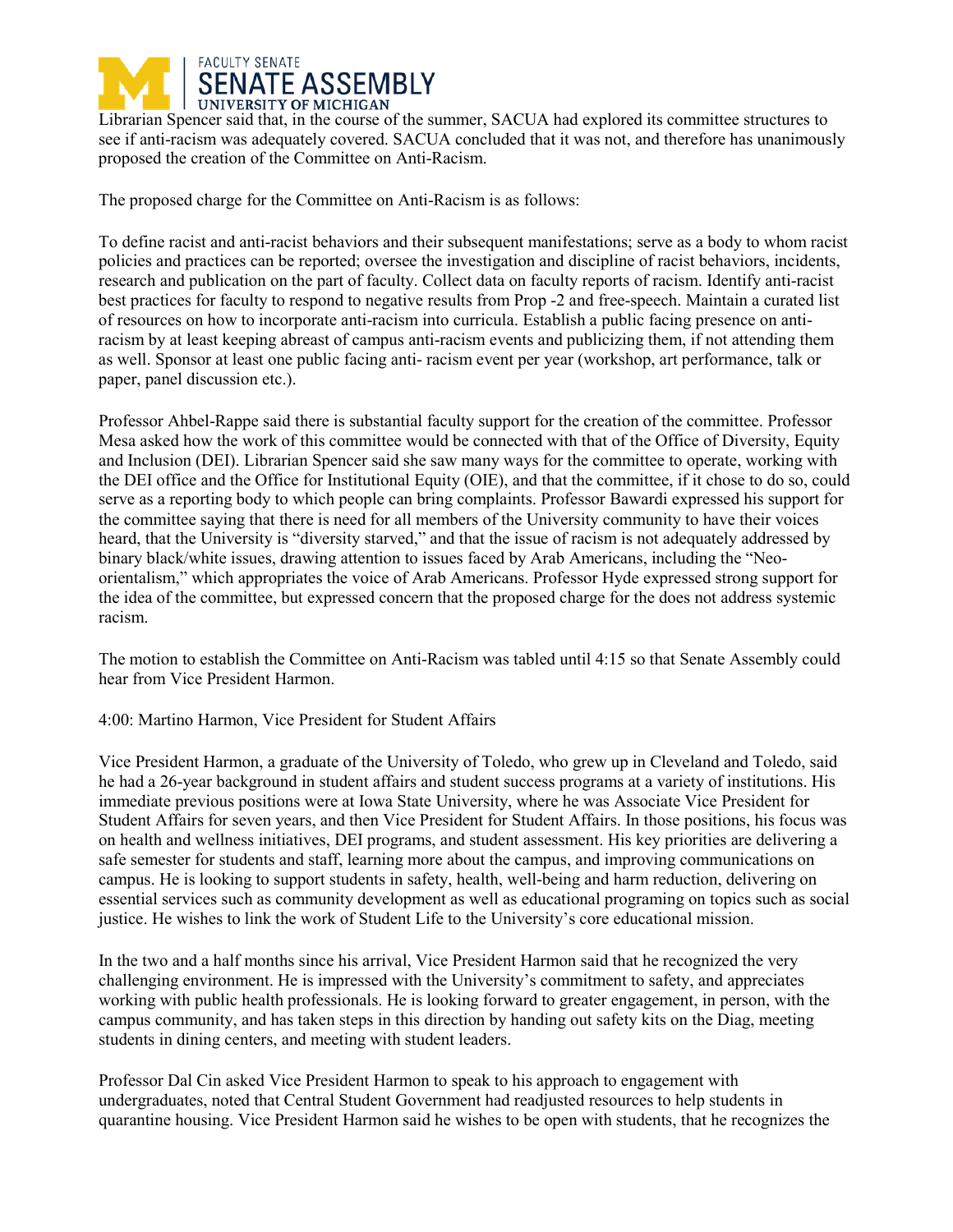

approach has been inconsistent, and said that his office is in the process of hiring two case managers to provide support to students. He said that CSG's offer to give students more access to food came after he had met with CSG's leadership. Professor Bawardi said many students are concerned with dissent and activism, and asked how Vice President Harmon would support those interests. Vice President Harmon replied that many groups offer such support, including Intergroup Relations (https://igr.umich.edu/), which helped students understand their role as activists, and the Ginsberg Center (https://ginsberg.umich.edu/). He has personally been involved in meeting with student activists, and was a student activist in his undergraduate years at the University of Toledo. He will return to Senate Assembly at a later meeting.

## 4:16: Committee on Anti-Racism

Chair Conway proposed to pass the principle of the Committee on Anti-Racism, asking the committee to look at the name and the charge once it has been populated. Professor Bawardi seconded the motion. Professor Ahbel-Rappe said there has never been a committee to address racism—a committee such as the Committee for Fairness, Equity and Inclusion (CFEI) cannot adequately address the issue. Professor Mesa said she worried that the Committee on Anti-Racism would be policing its colleagues, and asked how the faculty can work towards a common goal without being punitive. Chair Conway said that a committee chair can bring forward a proposal to change the name of the committee. The motion to create the Committee on Anti-Racism passed with 42 votes in favor.

Professor Hyde introduced a motion stating that Senate Assembly will approve the name and charge of the committee at its meeting on October 26. Professor Hughes seconded the motion. The motion passed with 44 votes in favor.

After a discussion about a lack of information and understanding about the details surrounding the events that occurred during the September 16 Faculty Senate meeting, Professor Dal Cin proposed to table Professor Dinov's motion. Professor Snyder seconded the motion. The motion to table passed with 39 votes.

Chair Conway called the question on the proposal introduced by Professor Kattari. The motion passed with 35 votes in favor.

5:05: Chair Conway said topics for the meeting on October 26<sup>th</sup> will include, the Office for Institutional Equity, which will make a presentation, the charge for the Committee on Anti-Racism, and the way that Senate Assembly committees should work.

5:06: Adjourn Respectfully submitted

Respectfully submitted

David Potter Senate Secretary

**University of Michigan Bylaws of the Board of Regents, Sec. 4.01:**  *The University Senate*